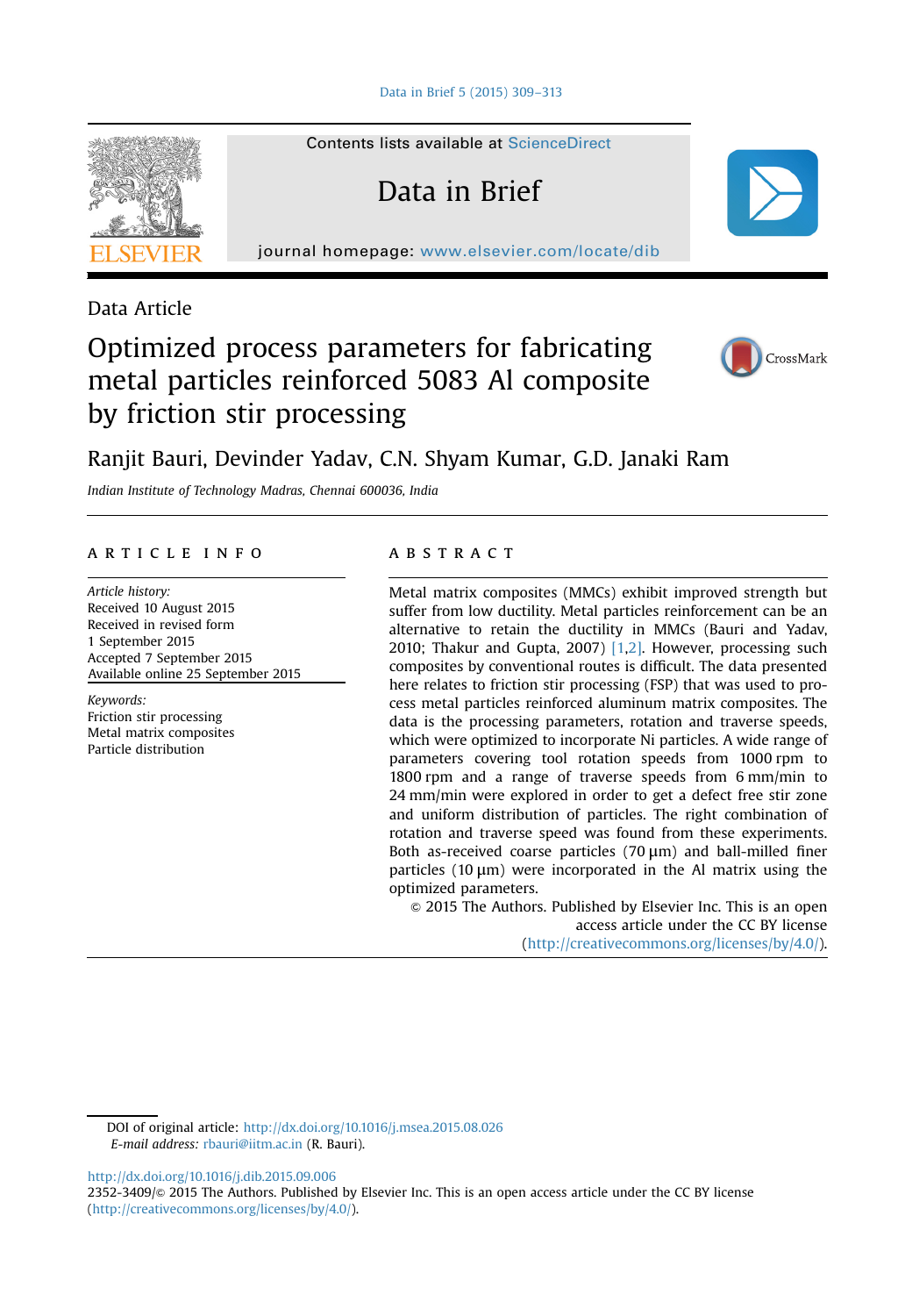| Subject area                    | Materials Science and Engineering                                                                                                                                                                                                                                                                                                                                                                                                                                                                                                                                                                                                                                                                                                                                                                                                                                 |
|---------------------------------|-------------------------------------------------------------------------------------------------------------------------------------------------------------------------------------------------------------------------------------------------------------------------------------------------------------------------------------------------------------------------------------------------------------------------------------------------------------------------------------------------------------------------------------------------------------------------------------------------------------------------------------------------------------------------------------------------------------------------------------------------------------------------------------------------------------------------------------------------------------------|
| More specific sub-<br>ject area | Friction stir Welding and Processing                                                                                                                                                                                                                                                                                                                                                                                                                                                                                                                                                                                                                                                                                                                                                                                                                              |
| Type of data                    | Table, images                                                                                                                                                                                                                                                                                                                                                                                                                                                                                                                                                                                                                                                                                                                                                                                                                                                     |
| How data was<br>acquired        | The tool was rotated at different rpm and traversed at different speeds at a<br>particular rpm. Images were captured in scanning electron microscope (SEM)                                                                                                                                                                                                                                                                                                                                                                                                                                                                                                                                                                                                                                                                                                        |
| Data format                     | Analyzed                                                                                                                                                                                                                                                                                                                                                                                                                                                                                                                                                                                                                                                                                                                                                                                                                                                          |
| Experimental<br>factors         | The base material chosen was AA 5083 Al alloy with a nominal composition<br>of 4.2% Mg, 0.6% Mn, 0.2% Si and 0.2% Fe. An indigenously made friction stir<br>processing (FSP) machine was used for the FSP experiments. The tool was<br>made of hardened M2 tool steel and had a shoulder and a pin. The tool was<br>cylindrical with shoulder diameter of 15 mm and pin diameter and pin<br>length of 5 mm and 3.5 mm, respectively. The tool was attached to the FSP<br>machine and was rotated with the help of the inbuilt rotor and motor of the<br>machine. The motor speed (rpm) and the speed of forward motion (traverse<br>speed) of the tool were controlled through a computer using Labview soft-<br>ware. In order to reduce the size, Ni particles were ball milled for 20 h in a<br>planetary mill using tungsten carbide balls in toluene medium. |
| Experimental<br>features        | No tilt was given to the tool. A constant vertical load of 8 kN was used for all<br>the runs (except first two). All the experiments were carried out at room<br>temperature.                                                                                                                                                                                                                                                                                                                                                                                                                                                                                                                                                                                                                                                                                     |
| Data source<br>location         | Indian Institute of Technology Madras, Chennai, India                                                                                                                                                                                                                                                                                                                                                                                                                                                                                                                                                                                                                                                                                                                                                                                                             |
| Data accessibility              | Data is with this article                                                                                                                                                                                                                                                                                                                                                                                                                                                                                                                                                                                                                                                                                                                                                                                                                                         |

Specifications Table

Value of the data

- The FSP parameters presented here lead to defect free stir zone and provide a processing window for incorporating Ni particles in 5083 Al to make composites by FSP.
- Similar parameters can be used to process other Al or Mg based composites with variety of reinforcement particles.
- Other researchers may use the data as guidelines to select suitable parameters without going through rigorous trials and errors.
- The data will also help in selectively enhancing the properties at desired locations on the surface offering possibility of a new kind of surface engineering.

# 1. Data

Process parameters for friction stir processing (FSP) of 5083 Al alloy for a defect free processed zone (stir zone) and for incorporating metal particles to make composites. The parameters are the rotation speed (rpm) and the traverse speed (speed of forward motion of the tool). The particle size and the micrographs depicting the structure of the composite are the other parts of the data presented here.

### 2. Experimental design, materials and methods

A friction stir processing setup, which was obtained by modifying a milling machine, was used. In order to incorporate the particles, a groove of 1 mm in width and 2 mm in depth was cut precisely on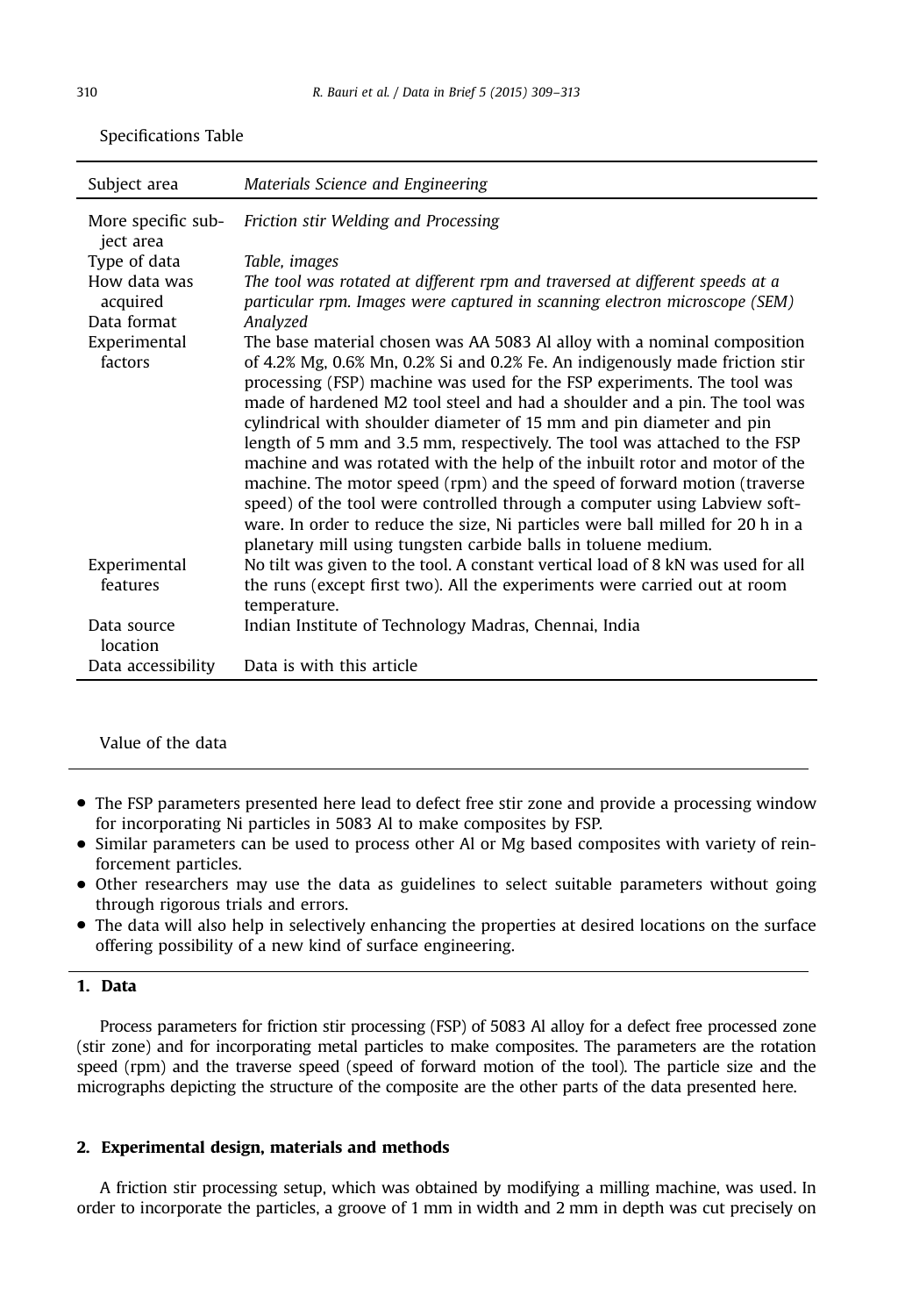<span id="page-2-0"></span>

Fig. 1. SEM micrograph showing tunnel defect.

Table 1 FSP Process parameters optimization.

| Expt. No. | Rotation<br>speed (rpm) | <b>Traverse</b><br>speed (mm/<br>min) | Vertical<br>load $(kN)$ | Observation/<br>comments              |
|-----------|-------------------------|---------------------------------------|-------------------------|---------------------------------------|
| 1.        | 1000                    | 12                                    | 5                       | Defect - tunnel hole in<br>the nugget |
| 2.        | 1200                    | 12                                    | 5                       | Tunnel hole                           |
| 3.        | 1000                    | 12                                    | 8                       | Tunnel hole                           |
| 4.        | 1200                    | 12                                    | 8                       | Smaller tunnel hole                   |
| 5.        | 1500                    | 12                                    | 8                       | Tunnel hole                           |
| 6.        | 1800                    | 12                                    | 8                       | Tunnel hole                           |
| 7.        |                         |                                       |                         | Tunnel hole                           |
|           | 1000                    | 18                                    | 8                       |                                       |
| 8.        | 1500                    | 18                                    | 8                       | Tunnel hole                           |
| 9.        | 1800                    | 18                                    | 8                       | Tunnel hole                           |
| 10.       | 1500                    | 15                                    | 8                       | Tunnel hole                           |
| 11.       | 1200                    | 6                                     | 8                       | Tunnel hole                           |
| 12.       | 1500                    | 6                                     | 8                       | Tunnel hole                           |
| 13.       | 1200                    | 30                                    | 8                       | Tunnel hole                           |
| 14.       | 1200                    | 24                                    | 8                       | NO defect                             |
| 15.       | 1200                    | 24                                    | 8                       | Coarse Ni particles                   |
|           |                         |                                       |                         | added. Particle                       |
|           |                         |                                       |                         | clustering                            |
| 16.       | 1200                    | 15                                    | 8                       | Defect, particle                      |
|           |                         |                                       |                         | clustering                            |
| 17.       | 1200                    | 12                                    | 8                       | Defect, particle                      |
|           |                         |                                       |                         | clustering                            |
| 18.       | 1500                    | 12                                    | 8                       | Particle clustering                   |
| 19.       | 1500                    | 6                                     | 8                       | Particle clustering                   |
| 20.       | 1200                    | 24                                    | 8                       | Ball milled finer par-                |
|           |                         |                                       |                         | ticles. Uniform                       |
|           |                         |                                       |                         | distribution                          |
|           |                         |                                       |                         |                                       |

the 5083 Al plate. The groove was first filled with Ni particles of average size 70 μm and FSP was carried out over the groove with a cylindrical tool. More details can be found in the parent article [\[3\].](#page-4-0) The first objective of FSP should be to obtain a stir zone free of tunnel defect (Fig. 1) or any other kind of defects and the process parameters should be optimized accordingly. In order to make a composite by FSP, the incorporation and proper distribution of the particles also had to be taken care while optimizing the parameters. As shown in Table 1, several process parameters with many combinations of rotation and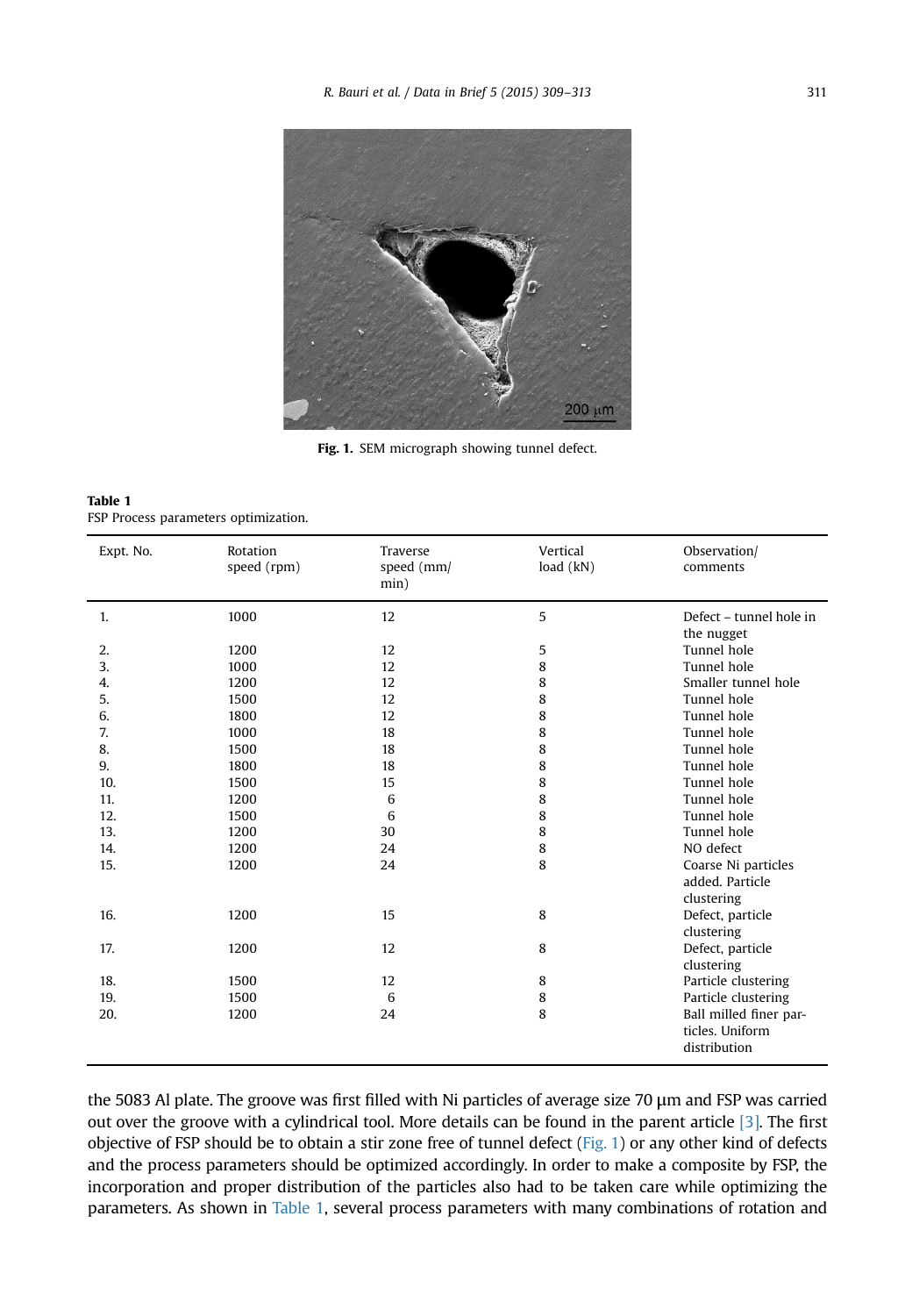<span id="page-3-0"></span>

Fig. 2. SEM micrographs showing particle distribution of (a) coarse (70  $\mu$ m) and (b) ball milled finer (10  $\mu$ m) particles. Rotation speed 1200 rpm and traverse speed 24 mm/min.

traverse speeds were explored to get a defect free stir zone and incorporate the particles uniformly. A rotational speed of 1200 rpm and traverse speed of 24 mm/min gave rise to a defect free stir zone in the friction stir processed base alloy and the composite processed by incorporating Ni particles. However, the dispersion of the coarse particles was not uniform as shown in Fig.  $2(a)$  and many of the particles also got fractured consuming much of the input energy.

The heat input into the material during FSP depends on the ratio of rotation to traverse speeds with higher ratio giving rise to higher heat input  $[4,5]$ . Therefore, the traverse speed was reduced to15 and 12 mm/min [\(Table 1,](#page-2-0) experiment 16, 17) to produce more heat input into the material. This however, did not improve the dispersion of the coarse Ni particles. Even a higher rotation speed of 1500 rpm (experiment 18) also did not help in this regard. As shown in Fig.  $2(a)$ , the particles were largely dispersed around the pin diameter and rest of the stir zone was virtually free of particles. The particle size was then refined to 10 μm by ball milling. As shown in Fig. 2(b) the ball milled finer particles were dispersed uniformly throughout the stir zone.

#### Acknowledgments

The authors would like to thank Naval Research Board (NRB) for providing financial support for this study through the Grant no. DNRD/05/4003/NRB/218.

#### Appendix A. Supplementary material

Supplementary data associated with this article can be found in the online version at [http://dx.doi.](http://dx.doi.org/10.1016/j.dib.2015.09.006) [org/10.1016/j.dib.2015.09.006](http://dx.doi.org/10.1016/j.dib.2015.09.006).

### References

- [1] [R. Bauri, D. Yadav, Nickel particle embedded aluminium matrix composite with high ductility, Mater. Lett. 64 \(2010\)](http://refhub.elsevier.com/S2352-3409(15)00200-0/sbref1) [664](http://refhub.elsevier.com/S2352-3409(15)00200-0/sbref1)–[667.](http://refhub.elsevier.com/S2352-3409(15)00200-0/sbref1)
- [2] [S.K. Thakur, M. Gupta, Improving mechanical performance of Al by using Ti as reinforcement, Composites Part A 38 \(2007\)](http://refhub.elsevier.com/S2352-3409(15)00200-0/sbref2) [1010](http://refhub.elsevier.com/S2352-3409(15)00200-0/sbref2)–[1018.](http://refhub.elsevier.com/S2352-3409(15)00200-0/sbref2)